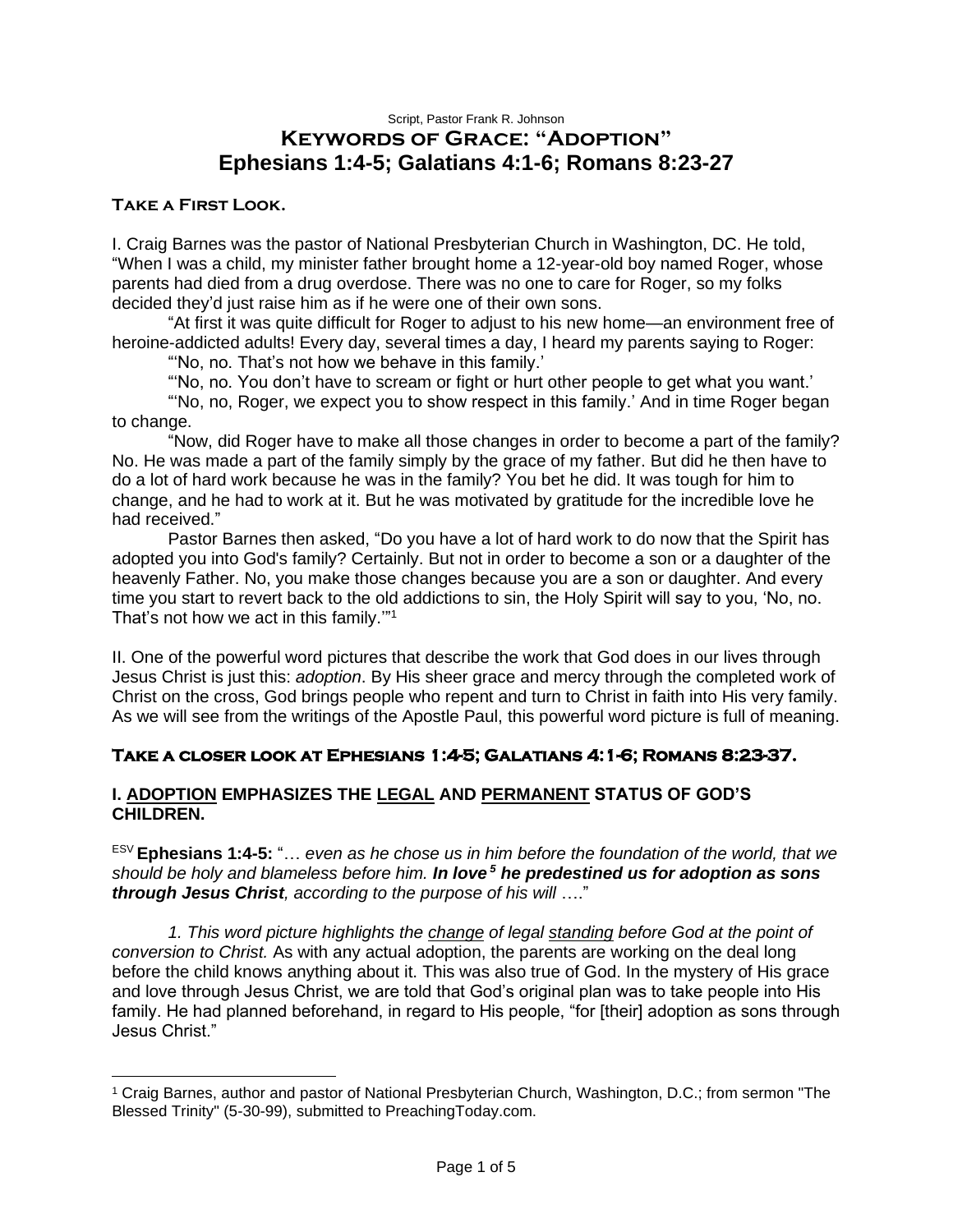Let me ask you to pause in your thinking for a moment. I used to try to order these powerful images or word pictures into some kind of chronological order. Let's see, does regeneration come first, then forgiveness, then reconciliation, then redemption, then salvation, then sanctification, then adoption? Or does adoption come before salvation? Or, can we experience both regeneration and adoption in the same life? Don't those categories seem mutually exclusive? I have now come to a better, and I believe more Biblically Christian way of seeing these special word pictures. My series has been names "Keywords of Grace" for a strategic reason. Each of these words give a different mental image for the work that God does in our lives when He reveals His truth to our minds about Jesus Christ and we come to put our faith in Him. They are all equally true and descriptive of that work *at one and the same time*. When you look at this powerful transformation from one angle, you see that God does this in our hearts. He makes us new in our spirit. It is such a work of God that we can describe it as being *born again/from above* (John 3:8)—*regeneration*. It also moves us from the position of being God's enemies, entangled in sin and death, to being God's friends through Christ. Well, that is the description of *reconciliation*. It feels and looks like we were in a terrible condition of deadly peril apart from Christ, and now He has rescued us and brought us to a place of safety. He has *saved* us. *Salvation*! Before, we were guilty of acts and attitudes that were evil. When we turned to Christ in repentance and faith, He *forgave* us those sins. *Forgiveness*! In fact, because Jesus Christ took our punishment on Himself, God, "the Judge of all the earth," has granted us pardon. We are free to live without condemnation. This is *justification*! We are declared righteous before the court of heaven and set apart as God's very own. From that moment forward, He both has made us holy to Himself and He sets about to make us that way in all our attitudes and actions. This is *sanctification*. And when we were hopelessly in bondage to sin and death, Jesus paid the price to set us free: *Redemption*! You see how powerfully these wonderful words describe what God does in our lives through Christ!?

And before God drew us to Himself through Christ, we were separated from Him. Now, in Christ, He has brought us into His very family! This is *adoption*. In adoption, we move from being outside God's family to being inside it, permanently brought into the realm of God's acceptance, love, and grace.

*2. This word picture also stresses the motivation of God: His love for His people. See Ephesians 1:4-5.* "*In love*, he predestined us for adoption …."

A—Can we fathom today the significance of this truth?

**I—It's something like this:** Pastor Lee Strobel tells this story:

Shortly after the Korean War, a Korean woman had an affair with an American soldier, and she got pregnant. He went back to the United States, and she never saw him again. She gave birth to a little girl, and this little girl looked different than the other Korean children. She had light-colored, curly hair. In that culture, children of mixed race were ostracized by the community. In fact, many women would kill their children because they didn't want them to face such rejection.

But this woman didn't do that. She tried to raise her little girl as best she could. For seven years she tried to do that, until the rejection was too much. She did something that probably nobody in this room could imagine ever doing. She abandoned her little girl to the streets.

This little girl was ruthlessly taunted by people. They called her the ugliest word in the Korean language, *tooki,* alien devil. It didn't take long for this little girl to draw conclusions about herself based on the way people treated her.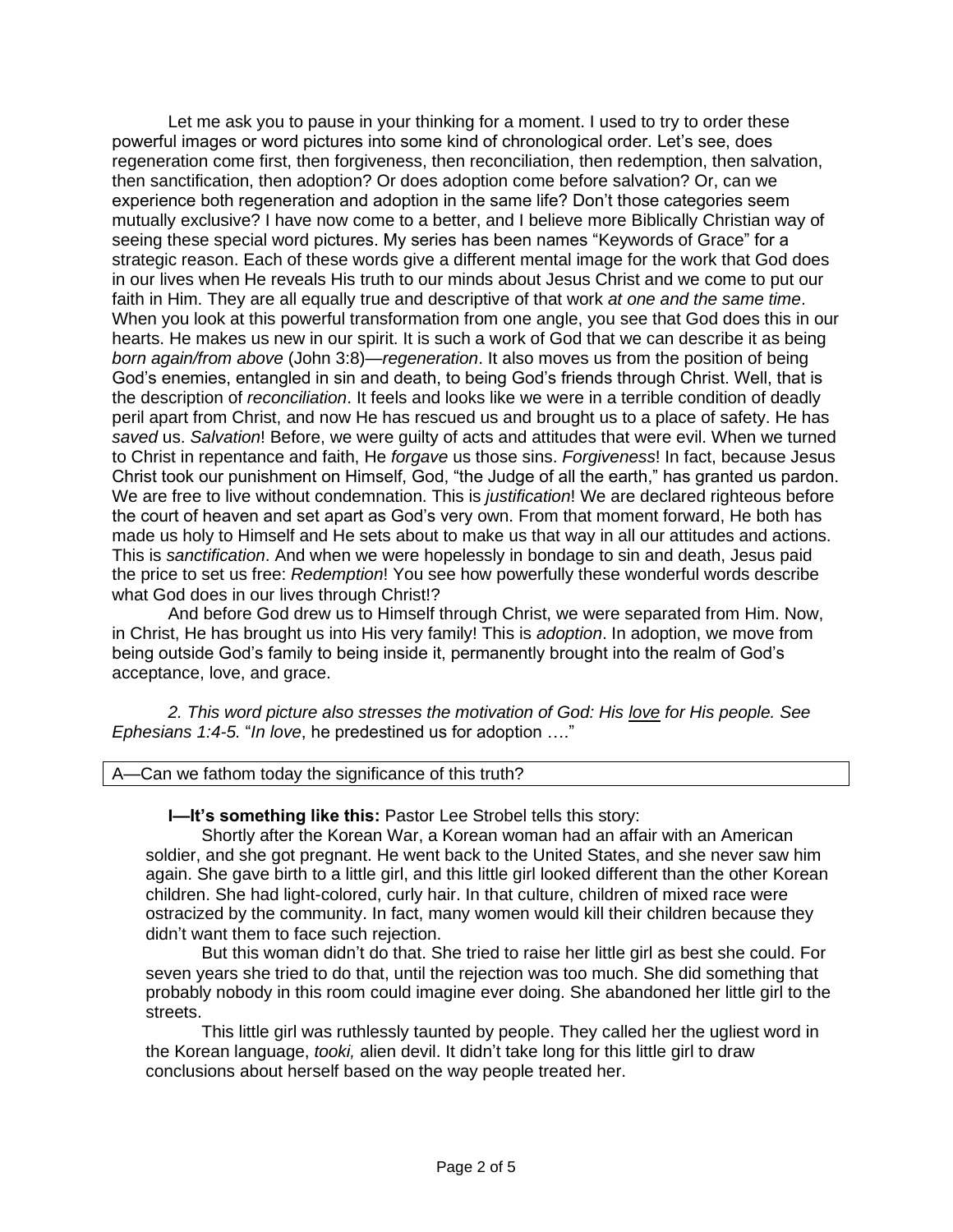For two years she lived in the streets, until finally she made her way to an orphanage. One day, word came that a couple from America was going to adopt a little boy. All the children in the orphanage got excited, because at least one little boy was going to have hope. He was going to have a family. So this little girl spent the day cleaning up the little boys—giving them baths and combing their hair—and wondering which one would be adopted by the American couple.

The next day the couple came, and this is what the girl recalled: "It was like Goliath had come back to life. I saw the man with his huge hands lift up each and every baby. I knew he loved every one of them as if they were his own. I saw tears running down his face, and I knew if they could, they would have taken the whole lot home with them.

"He saw me out of the corner of his eye. Now let me tell you. I was nine years old, but I didn't even weigh 30 pounds. I was a scrawny thing. I had worms in my body. I had lice in my hair. I had boils all over me. I was full of scars. I was not a pretty sight. But the man came over to me, and he began rattling away something in English, and I looked up at him. Then he took this huge hand and laid it on my face. What was he saying? He was saying, 'I want this child. This is the child for me."<sup>2</sup>

Now this is the power of what the Apostle Paul says to us through the letter to the Ephesians. So God looks down at us, spiritually stunted, marred by sin, and with the aroma of death all about us. Through Jesus Christ His Son, He lays His hand on our pockmarked faces and says, "I want this child!" Amazing grace, indeed!

# **II. ADOPTION ENCOMPASSES BOTH A "NOW" AND A "NOT YET" ELEMENT.**

ESV **Galatians 4:1-6:** I mean that the heir, as long as he is a child, is no different from a slave, though he is the owner of everything,  $2$  but he is under guardians and managers until the date set by his father.<sup>3</sup> In the same way we also, when we were children, were enslaved to the elementary principles of the world.<sup>4</sup> But when the fullness of time had come, God sent forth his Son, born of woman, born under the law,  $5$  to redeem those who were under the law, so that we might receive adoption as sons. <sup>6</sup> And because you are sons, God has sent the Spirit of his Son into our hearts, crying, "Abba! Father!"

*1. Now, we have entered God's family and are entitled to all the blessings of such a relationship. See Galatians 4:1-6.*

a. This is like going from being a slave to being a son (or daughter). Galatians 4:1-3. Paul argues that before we hear the Good News of Jesus Christ and repent and receive Him into our lives by faith as Lord and Savior, we are no better than a slave to the "elementary principles of the world." In other words, his readers must not go back to trying to live by a form of legalism that was fitting for their minority—appropriate for them when they were children and not free adults. They must move forward to the freedom of life in Christ as full members of God's family of faith.

b. This is accomplished by the timely work of Christ. Galatians 4:4. Notice how Paul compares the history of humanity with the lifecycle of a boy that was growing up into manhood. Just as the boy becomes a man and assumes all the rights and privileges of the family, humanity "came of age," so to speak, when Jesus Christ came. Everything before Him anticipated His coming and His work on the cross; everything afterward must come to terms with this cosmic crisis: *God became man to turn those creatures He had made into His own children* (if I might recast a powerful statement of C. S. Lewis). And this happened at just the

<sup>2</sup> Lee Strobel, "Meet the Jesus I Know," *Preaching Today Audio #211*.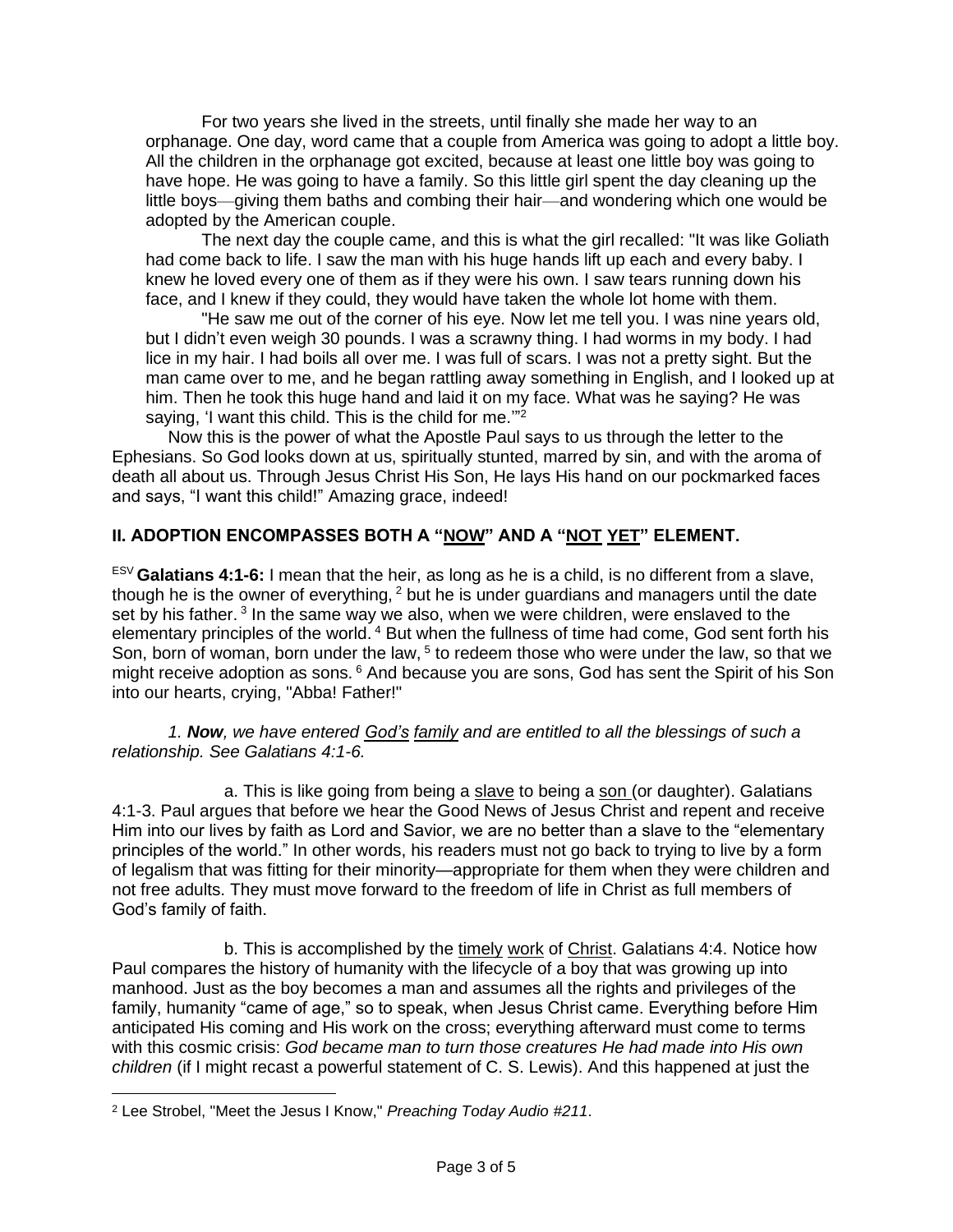right moment of history: "when the time had fully come." At just the right time set by the Father of us all, Christ came, "born of a woman, born under law, to redeem those under law (whether the Law of God or the law of conscience)—and notice how Paul makes this very personal: "in order that *we might receive the adoption*." He just can't talk in the third person any longer about this. It is too "close to home," so to speak. He goes from "those" to "we."

c. This is applied to our lives by the Spirit of God, Who cries out within our hearts, "Abba! Father!" Galatians 4:5 (cf. Romans 8:15-17). When we come to Christ by faith and receive Him into our hearts and lives, we receive something more than just a legal standing. We receive the very Spirit of God into our lives, who applies the transforming power of Jesus Christ to our souls. He cries out with the powerful affection of a child, "Abba! [something like, "Daddy!"] "Father!"

d. This gives us a settled expectation of future glory as "heirs of God." Galatians 4:6. Having been brought into the family of God by our faith in Jesus Christ, we have every expectation for the inheritance that any other child would have in the family. And this brings us to the future aspect of the meaning of *adoption*.

*2. In the future, God will complete this work by bringing our bodily life into line with His eternal purposes of redemption. See Romans 8:23-27.*

my translation **Romans 8:23-27:** (22) For we know that the whole creation groans together and suffers birth pains together until the present; (23) and not only that, but also ourselves having the first fruit of the Spirit, we also ourselves are groaning within ourselves while we wait eagerly for adoption, the redemption of our body. (24) For in this hope we were saved, but hope that is seen is not hope; for does anyone hope for what he sees? (25) But since we keep on hoping for what we do not see, we wait eagerly with perseverance.

(26) And likewise also the Spirit helps with our weaknesses, for we do not know how we should pray as it is necessary, but the Spirit Himself keeps on interceding with inexpressible sighs, (27) for the One who keeps searching the hearts knows what the way of thinking of the Spirit is, because He is interceding for saints according to God.

a. Our present experience of God's grace and purpose is partial, not complete. Though our present experience also includes suffering, it is the kind of suffering that comes from impending life, not impending death. I remind you again that Paul uses the analogy of birth pains for a strategic reason. Birth pains are severe, and even (in the ancient world) lifethreatening. But they are not the pains of impending death; *they are the pains of impending life*. They are the kind of pain attached to a new life coming into the world. He did not use the pain of a terminal illness or of an injury in battle or of a mortal accident. Those pains are the pains of impending death. Therefore, the suffering of Christians is different than the general suffering of others. It yields a different end. *Life* lies just ahead! It is about to burst forth with one final push! So in the meantime, there is this experience of waiting for the moment of final delivery.

b. Our future prospect generates a spirit of hope and eager expectation in our hearts. This fits well with the analogy of birth pains, too. Even though pregnancy is very uncomfortable and quite limiting for the mother, there is also this wonderful expectation of the child yet to come. We can hardly wait to have a turn of holding that child in our own arms! And so it is for this ultimate meaning of adoption. Paul defines this meaning as, "the redemption of our bodies." He speaks of the body being transformed along with the rest of creation. Up to now, all creation has suffered the same birth pains. It is "in bondage to decay." We feel this in our